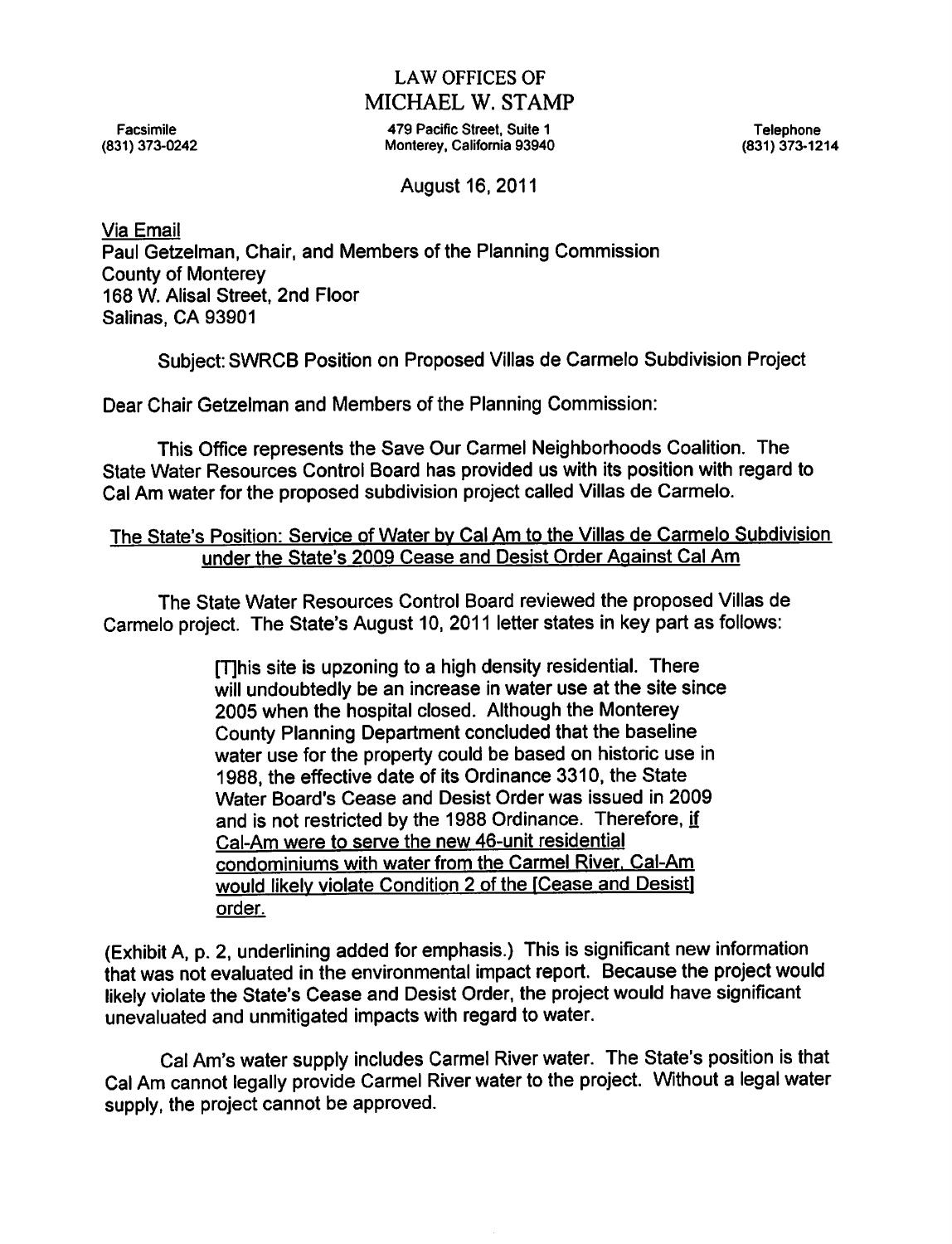Paul Getzelman, Chair, and Members of the Planning Commission August 16, 2011 Page 2

The State's position is consistent with the position stated in the Monterey Peninsula Water Management District letter of June 29, 2011, as well as comments made by Planning Commissioners, the Coastal Commission staff, and the public.

The County Should Deny the Project Due to the Lack of a Legal Water Supply

The Planning Commission is scheduled to hold its fourth public hearing on the proposed subdivision project on August 31.

The County and the public should not spend more time and effort on a project that has no water.

The Commission should deny the project based on the lack of a legal water supply, in addition to the other significant reasons identified by the public and by public agencies.

Very truly yours,

LAW OFFICES OF MICHAEL W. STAMP

Molly Erickson

Exhibits:

- A. August 10, 2011 letter from State Water Resources Control Board (2 pages)
- B. State Water Resources Control Board Cease and Desist Order WR 2009-0060 excerpts (pp. 1, 57 [Condition 2])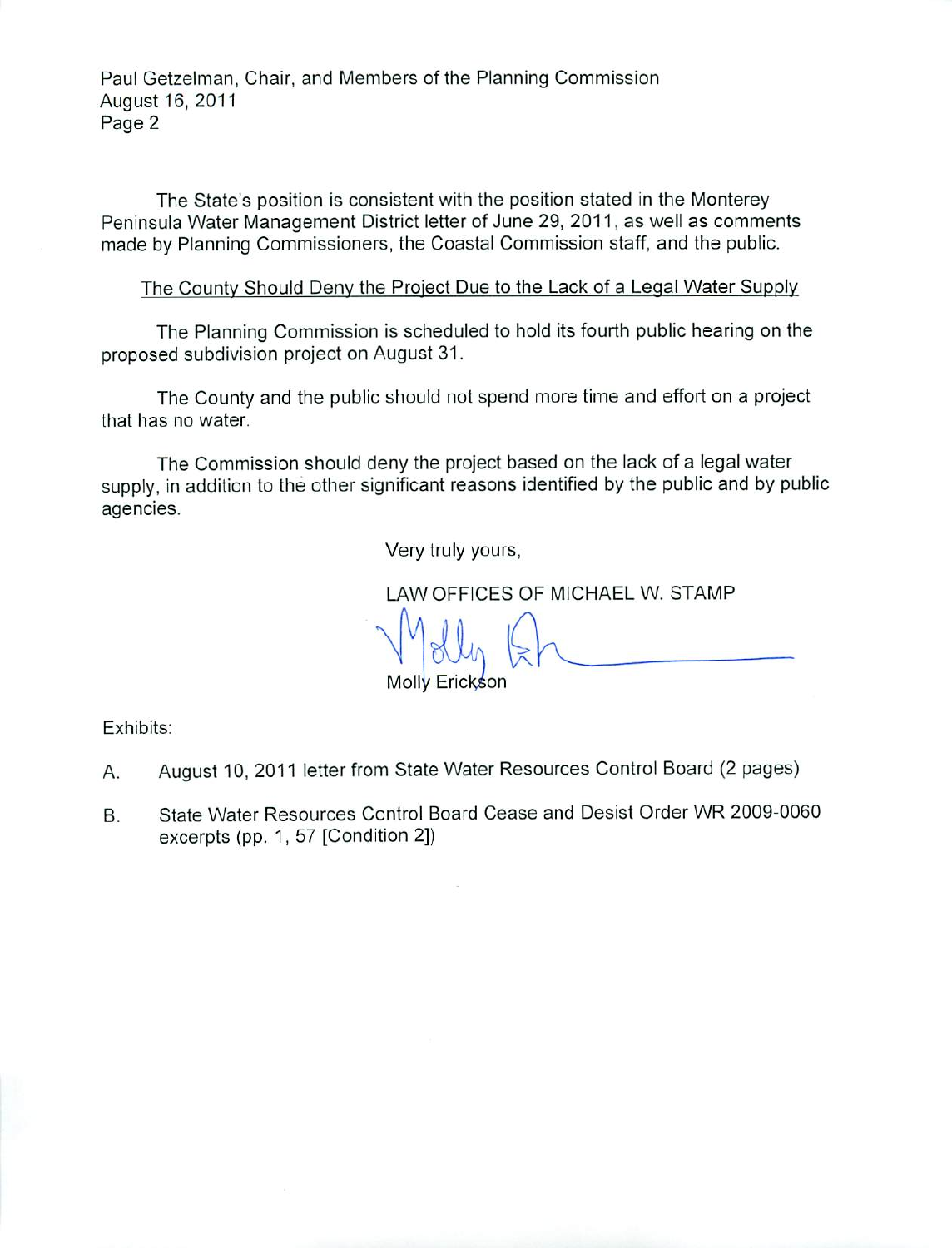

EDMUND G. BROWN JR

MATTHEW RODBIQUEZ

State Water Resources Control Board

Ms. Molly Erickson Law Offices of Michael W. Stamp 479 Pacific Street, Suite Monterey, CA 93940

AUG 1 0 2011 10 2011 MJQ:262.0(27-01)

**EXHIBIT.** A

 $1.112$ 

Dear Ms. Erickson:

VILLAS DE CARMELO: A PROPOSED 46-CONDOMINIUM PROJECT WITHIN THE CAL-AM SERVICE AREA SUBJECT TO ORDER WR 2009-0060 IN MONTEREY COUNTY.

This letter is in response to your July 8, 2011 letter regarding State Water Resources Control Board (State Water Board) Cease and Desist Order (Order) WR 2009-0060. More particularly, the Save Our Carmel Neighborhoods Coalition requests an opinion from the State Water Board as to whether or not a proposed development project, namely the Villas de Carmelo, may be served by California American Water (Cal-Am).

The Villas de Carmelo project located in Carmel, California proposes to redevelop the former Carmel Convalescent Hospital site and construct a 46-unit condominium, which will involve rezoning the site from medium density residential to high density residential. The question is whether or not Cal-Am may serve water to an existing connection and be in compliance with Condition 2 of the order. Condition 2 of the order states:

"Cal-Am shall not divert water from the Carmel River for new service connections or for any increased use of water at existing service addresses resulting from a change in zoning or use. Cat-Am may supply water from the river for new service connections or for any increased use at existing service addresses resulting from a change in zoning or use after October 20, 2009, provided that any such service had obtained ail necessary written approvals required for project construction and connection to Cai-Am's water system prior to that date."

In addition, you will find a footnote attached to Condition 2 that reads:

"Multiunit residential, commercial or industrial sites may currently be served by a single water meter. The installation of additional meters at an existing service will not be viewed as a new service connection provided that the additional metering does not result in an increase in water use. Metering each unit of a multiunit building tends to increase accountability in the use of water and the effectiveness of water conservation requirements."



1001 | Street, Sacramento, CA 95814 | Mailing Address: P.O. Box 100. Sacramento, CA 95812-0100 | www.waterboards.ca.gov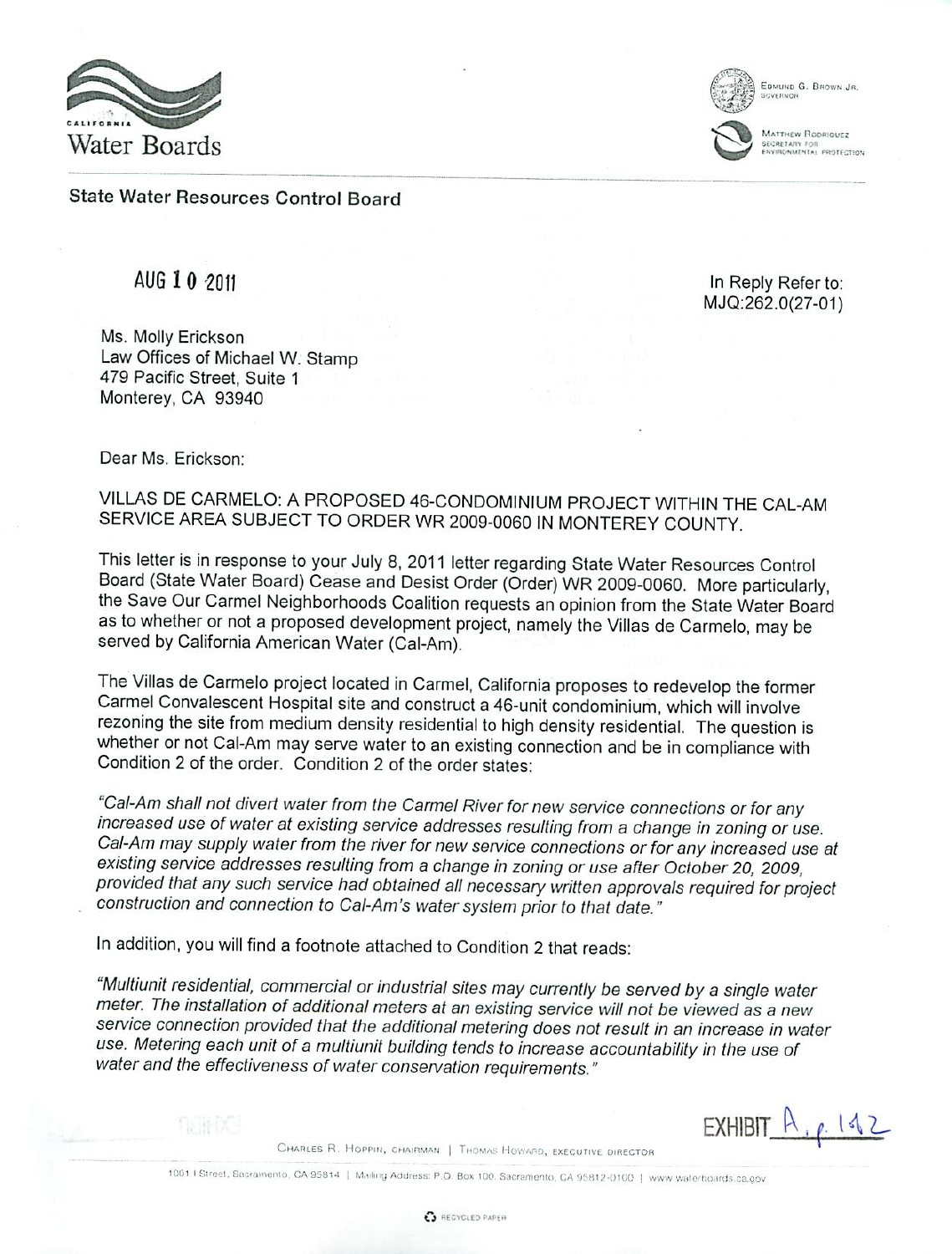# Ms- Molly Erickson \*■

According to your letter and the Monterey County Planning Commission records, each of the 46-unit condominiums will have its own individual water meter under the Monterey Peninsula Water Management District rule 23.B(a). Even though this promotes a greater accountability in the use of water and effectiveness of water conservation, this site is upzoning to a.high density residential. There will undoubtedly be an increase in water use at (he site since'2005 when the hospital closed. Although the Monterey County Planning Department concluded that the baseline water use for the property could be based on historic use in 1988, the effective date of its Ordinance 3310, the State Water Board's Cease and Desist Order was issued in 2009 and is not restricted by the 1988 Ordinance. Therefore, if Cal-Am were to serve the new 46-unit residential condominiums with water from the Carmel River, Cal-Am would likely violate Condition 2 of the order.

Sincerely,

James W. Kanel

Barbara Evoy, Deputy Director Division of Water Rights

cc: California American Water - Monterey c/o Craig E. Anthony 511 Forest Lodge Road, Suite 100 Pacific Grove, CA 93950

EXHIBIT IN  $0.$   $C_0$   $Z$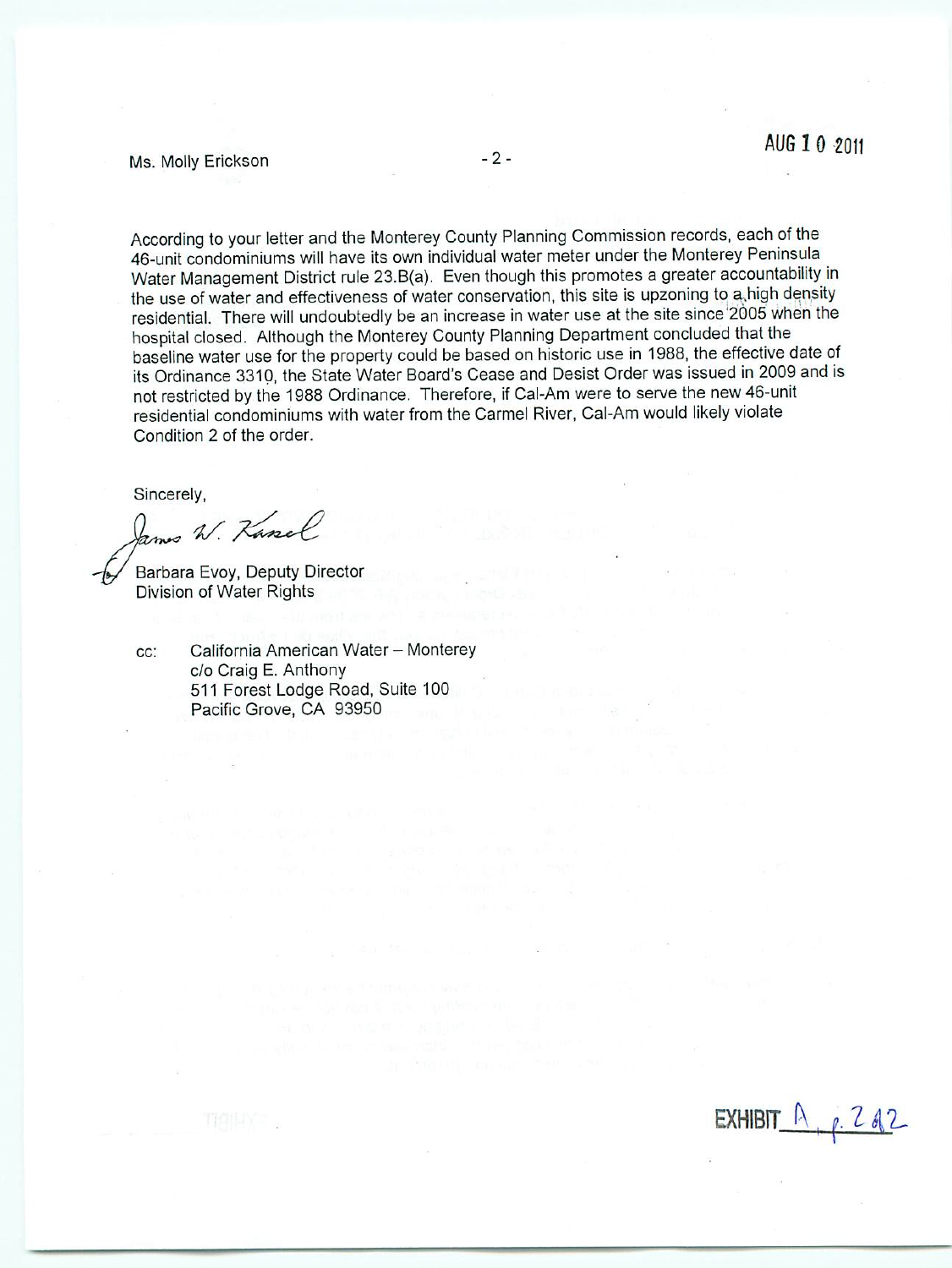## STATE OF CALIFORNIA STATE WATER RESOURCES CONTROL BOARD

## ORDER WR 2009-0060

In the Matter of the Unauthorized Diversion and Use of Water by the California American Water Company

Parties

Water Rights Prosecution Team<sup>1</sup> California American Water Com pany

Interested Parties

Monterey Peninsula Water Management District, City of Carmel by the Sea, City of Seaside, Seaside Basin Watermaster, Pebble Beach Company, Monterey County Hospitality Association, City of Monterey, City of Sand City, Division of Ratepayers Advocates of the California Public Utilities Commission, Public Trust Alliance, Carmel River Steelhead Association, Ventana Chapter of the Sierra Club, California Sportfishing Protection Alliance, Planning and Conservation League, California Salmon and Steelhead Association, National Marine Fisheries Service

SOURCE: Carmel River

COUNTY: Monterey

### CEASE AND DESIST ORDER

BY THE BOARD:

#### INTRODUCTION

The California American Water Company (Cal-Am or CAW) diverts water from the Carmel River in Monterey County. The water is used to supply the residential, municipal, and commercial needs of the Monterey Peninsula area (peninsula) communities. In 1995 the State Water

EXHIBIT  $\mathcal{B}_{1}$   $\rho$ .  $1482$ 

<sup>&</sup>lt;sup>1</sup> The Water Rights Prosecution Team includes: (1) James Kassel, Assistant Deputy Director for Water Rights, (2) John O'Hagan, Manager, Water Rights Enforcement Section (3) Mark Stretars, Senior Water Resource Control Engineer. (A) John Collins, Environmental Scientist and (5) Staff Counsels Reed Sato, Yvonne West and Mayumi Okamoto. In addition, for purposes of complying with ex parte prohibitions, Kathy Mrowka, Senior Water Resource Control Engineer, is also treated as a member of the Prosecution Team.